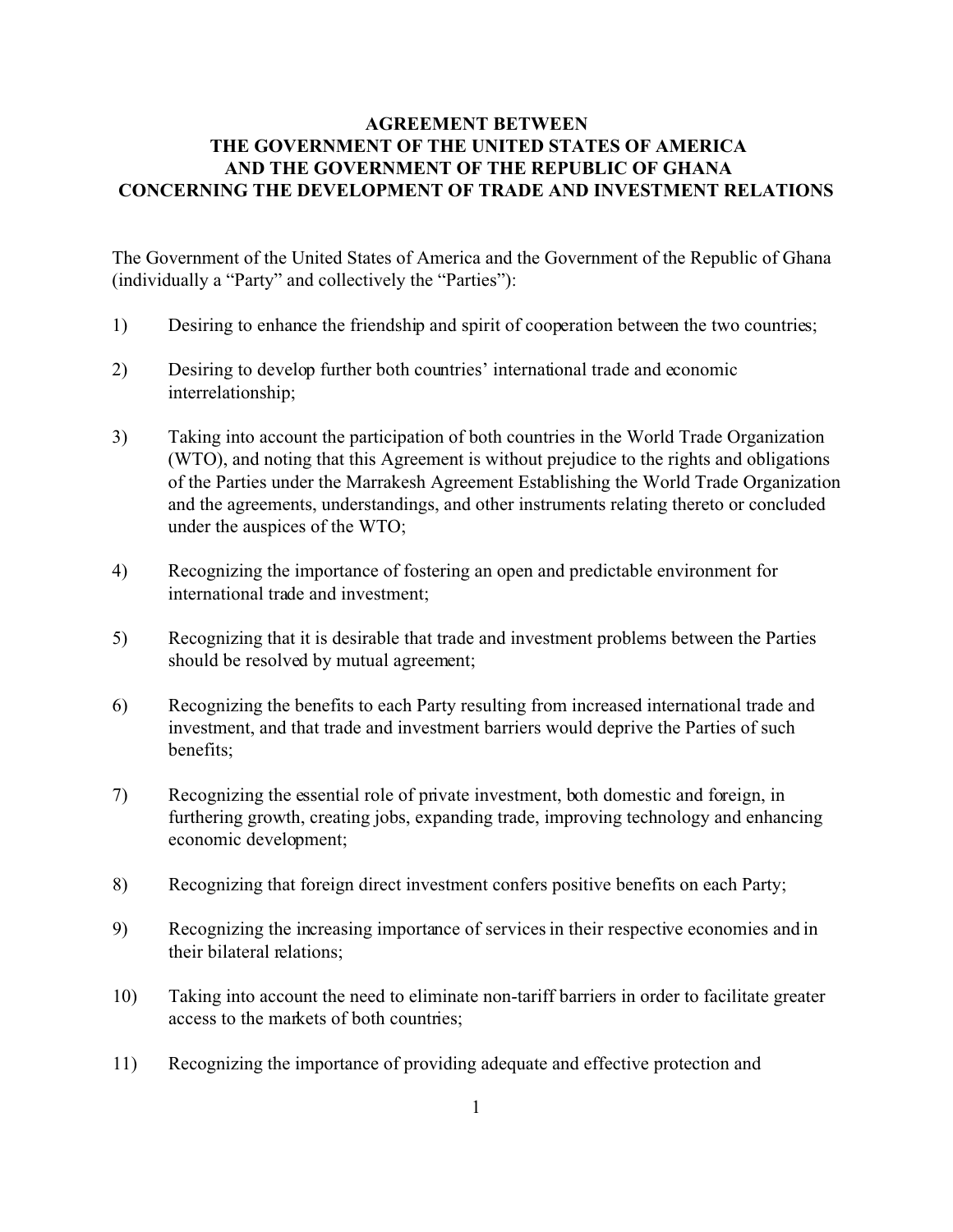enforcement of intellectual property rights, and taking into account each Party's obligations contained in the Agreement on Trade-Related Aspects of Intellectual Property Rights (TRIPS) and in intellectual property rights conventions;

- 12) Desiring to further secure the observance and promotion of internationally recognized core labor standards and workers' rights, given the contribution that these afford to the economic well being of both Parties;
- 13) Desiring to ensure that trade and environmental policies are mutually supportive in furtherance of sustainable development; and
- 14) Considering that it would be in their mutual interest to establish a bilateral mechanism between the Parties for encouraging the liberalization of trade and investment between them.

To this end, the Parties agree as follows:

#### **ARTICLE ONE**

The Parties affirm their desire to expand trade in products and services consistent with the terms of this Agreement. They will take appropriate measures to encourage and facilitate the exchange of goods and services and to secure favorable conditions for long-term development and diversification of trade between their respective nationals and companies.

#### **ARTICLE TWO**

The Parties will establish a United States - Ghana Council on Trade and Investment ("the Council") which will be composed of representatives of both Parties. The United States of America's side of the Council will be chaired by the Office of the United States Trade Representative (USTR), while the Republic of Ghana's side of the Council will be chaired by the Ministry of Trade and Industry. Each Chair may be assisted by officials of other government entities in their respective countries as circumstances require.

#### **ARTICLE THREE**

The objectives of the Council are to hold consultations on specific trade and investment matters of interest to the Parties and the enhancement of trade and investment flows. The Council will also work toward the removal of impediments to such trade and investment flows.

#### **ARTICLE FOUR**

The Council will meet at such times and venues as agreed by the Parties.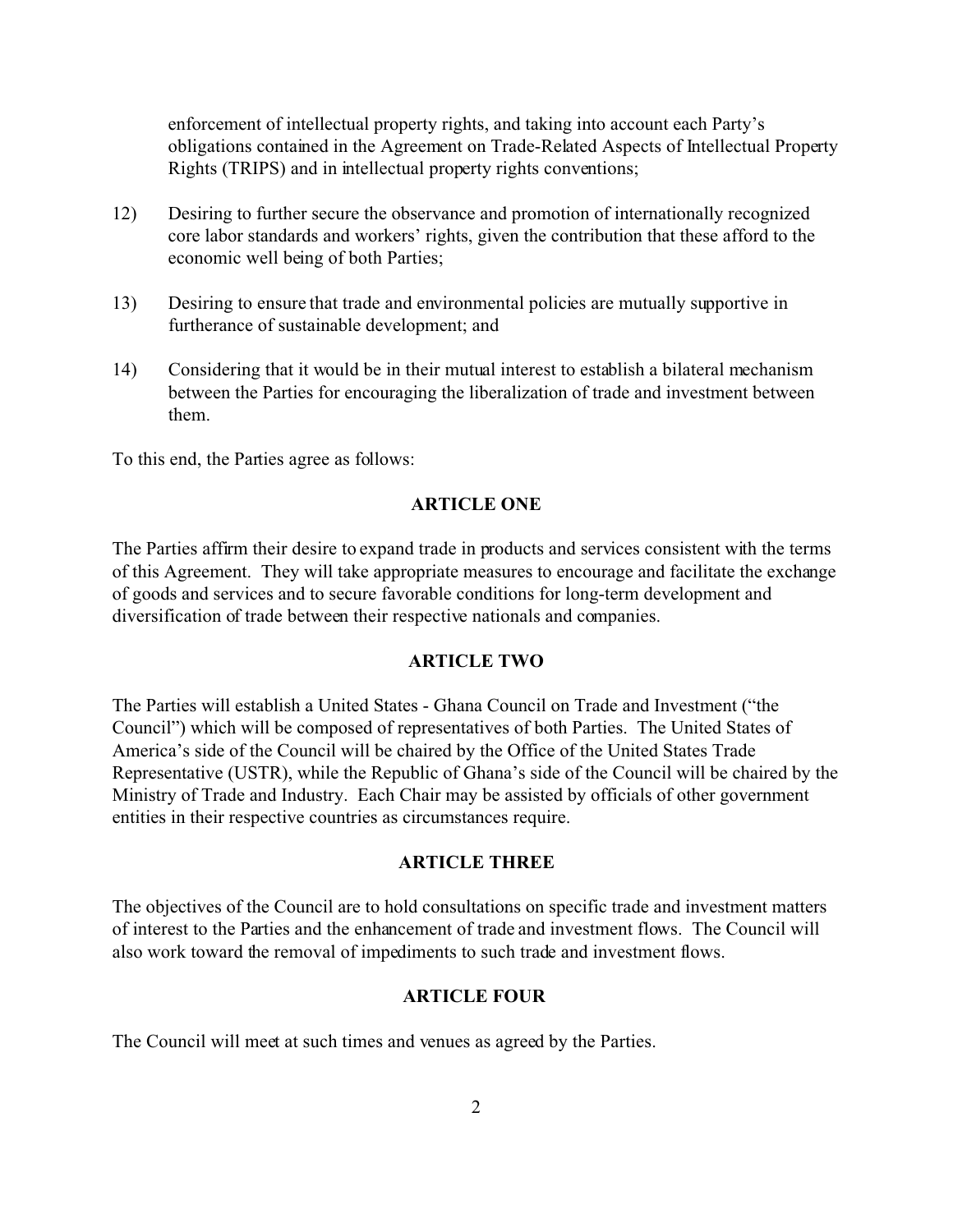#### **ARTICLE FIVE**

Either Party may seek the views of civil society, such as business, labor, consumer, environmental, and academic groups, on matters related to the work of the Council whenever the Party considers it appropriate.

### **ARTICLE SIX**

For the purposes of further developing bilateral trade and investment and providing for a steady increase in the exchange of goods and services, the Parties will consider whether further agreements relating to trade, taxation, intellectual property, labor, transfer of technology, technical cooperation, and investment issues would be desirable.

#### **ARTICLE SEVEN**

Either Party may raise for consultation any trade or investment matter between the Parties. Requests for consultation will be accompanied by a written explanation of the subject to be discussed and consultations will be held within 90 days from the date of the written explanation unless otherwise agreed by the Parties.

Where a Party's specific measure or practice is the subject of discussion, initial consultations will normally be held in the territory of that Party, unless otherwise agreed.

This Agreement will be without prejudice to the rights of either Party under its domestic law or under any other instrument to which either country is a party.

#### **ARTICLE EIGHT**

Either Party may request a revision of this Agreement by giving a written notice to the other Party. Such a request will be responded to within six months from the date of submission. No revision of this Agreement will be valid unless it is agreed to and signed by both Parties.

#### **ARTICLE NINE**

Any dispute between the Parties relating to the implementation and interpretation of this Agreement will be resolved through consultations and negotiations.

#### **ARTICLE TEN**

This Agreement will become effective on the date of its signature and will remain effective unless terminated by mutual consent of the Parties or by either Party upon six months' written notice to the other Party.